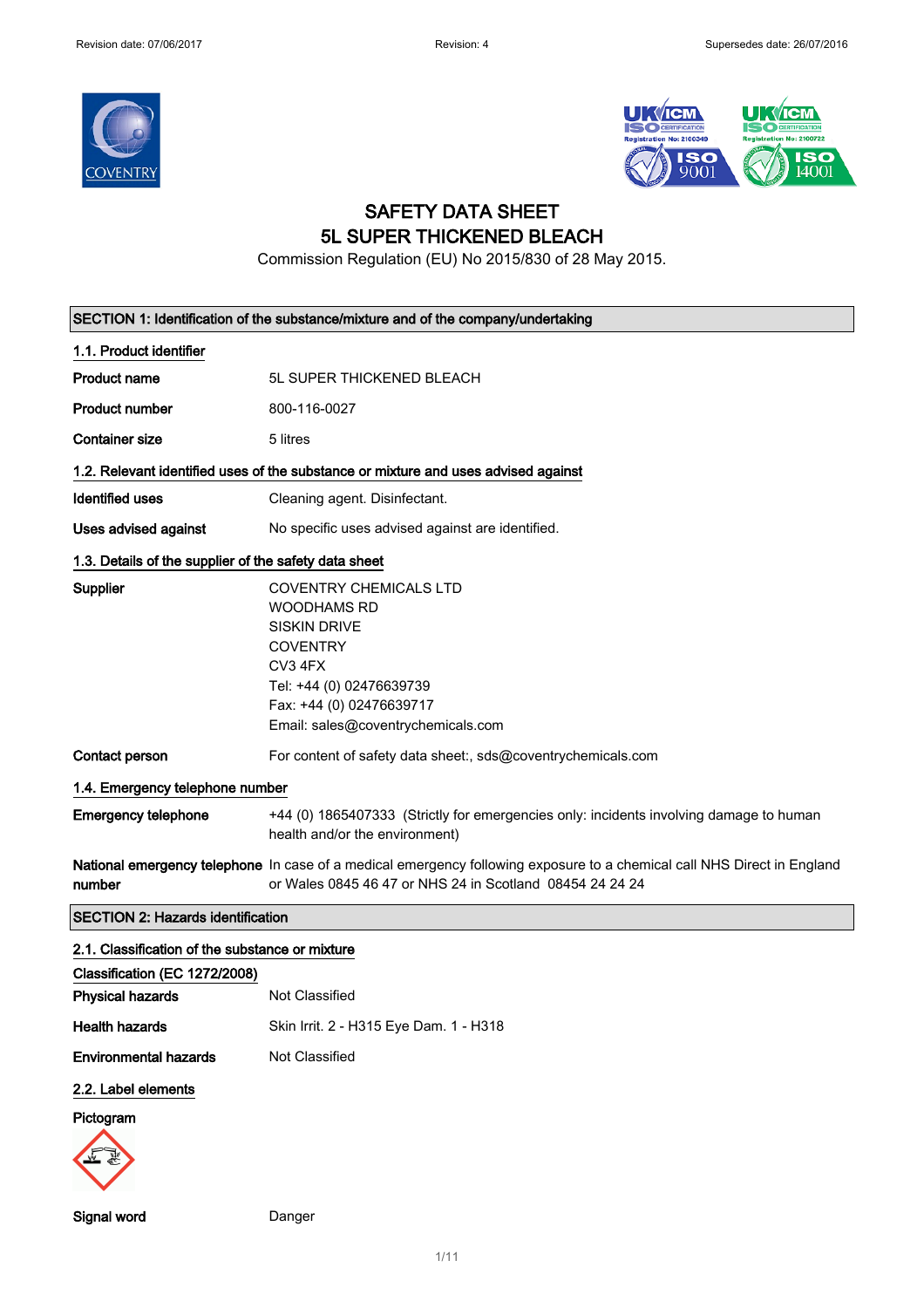| <b>Hazard statements</b>          | H315 Causes skin irritation.<br>H318 Causes serious eye damage.                                                                                                                                                                                                                                                                                                                                                                                                                                                                                     |
|-----------------------------------|-----------------------------------------------------------------------------------------------------------------------------------------------------------------------------------------------------------------------------------------------------------------------------------------------------------------------------------------------------------------------------------------------------------------------------------------------------------------------------------------------------------------------------------------------------|
| <b>Precautionary statements</b>   | P280 Wear protective gloves/ protective clothing/ eye protection/ face protection.<br>P302+P352 IF ON SKIN: Wash with plenty of water.<br>P305+P351+P338 IF IN EYES: Rinse cautiously with water for several minutes. Remove<br>contact lenses, if present and easy to do. Continue rinsing.<br>P310 Immediately call a POISON CENTER/ doctor.<br>P <sub>102</sub> Keep out of reach of children.<br>P301+P330+P331 IF SWALLOWED: Rinse mouth. Do NOT induce vomiting.<br>P501 Dispose of contents/ container in accordance with local regulations. |
| Supplemental label<br>information | EUH206 Warning! Do not use together with other products. May release dangerous gases<br>(chlorine).                                                                                                                                                                                                                                                                                                                                                                                                                                                 |
| Contains                          | SODIUM HYPOCHLORITE, C12-14-ALKYL ETHER SULFATES                                                                                                                                                                                                                                                                                                                                                                                                                                                                                                    |
| Detergent labelling               | < 5% anionic surfactants, < 5% chlorine-based bleaching agents, < 5% perfumes                                                                                                                                                                                                                                                                                                                                                                                                                                                                       |
| 2.3. Other hazards                |                                                                                                                                                                                                                                                                                                                                                                                                                                                                                                                                                     |

This product does not contain any substances classified as PBT or vPvB.

## SECTION 3: Composition/information on ingredients

| 3.2. Mixtures                                                                                                       |                          |                                                      |          |
|---------------------------------------------------------------------------------------------------------------------|--------------------------|------------------------------------------------------|----------|
| <b>SODIUM HYPOCHLORITE</b>                                                                                          |                          |                                                      | $1 - 5%$ |
| CAS number: 7681-52-9                                                                                               | EC number: 231-668-3     | REACH registration number: 01-<br>2119488154-34-XXXX |          |
| M factor (Acute) = $10$                                                                                             | M factor (Chronic) = $1$ |                                                      |          |
| Classification<br>Met. Corr. 1 - H290<br>Skin Corr. 1B - H314<br>Aquatic Acute 1 - H400<br>Aquatic Chronic 1 - H410 | C;R34 R31 N;R50          | Classification (67/548/EEC or 1999/45/EC)            |          |
| C12-14-ALKYL ETHER SULFATES                                                                                         |                          |                                                      | $1 - 5%$ |
| CAS number: 68891-38-3                                                                                              | EC number: 500-234-8     | REACH registration number: 01-<br>2119488639-16-XXXX |          |
| Classification                                                                                                      |                          | Classification (67/548/EEC or 1999/45/EC)            |          |
| Skin Irrit. 2 - H315                                                                                                | Xi;R38,R41.              |                                                      |          |
| Eye Dam. 1 - H318                                                                                                   |                          |                                                      |          |
| Aquatic Chronic 3 - H412                                                                                            |                          |                                                      |          |
| <b>SODIUM HYDROXIDE</b>                                                                                             |                          |                                                      | 1%       |
| CAS number: 1310-73-2                                                                                               | EC number: 215-185-5     | REACH registration number: 01-<br>2119457892-27-XXXX |          |
| Classification                                                                                                      |                          | Classification (67/548/EEC or 1999/45/EC)            |          |
| Met. Corr. 1 - H290                                                                                                 | C;R35                    |                                                      |          |
| Skin Corr. 1A - H314                                                                                                |                          |                                                      |          |
| Eye Dam. 1 - H318                                                                                                   |                          |                                                      |          |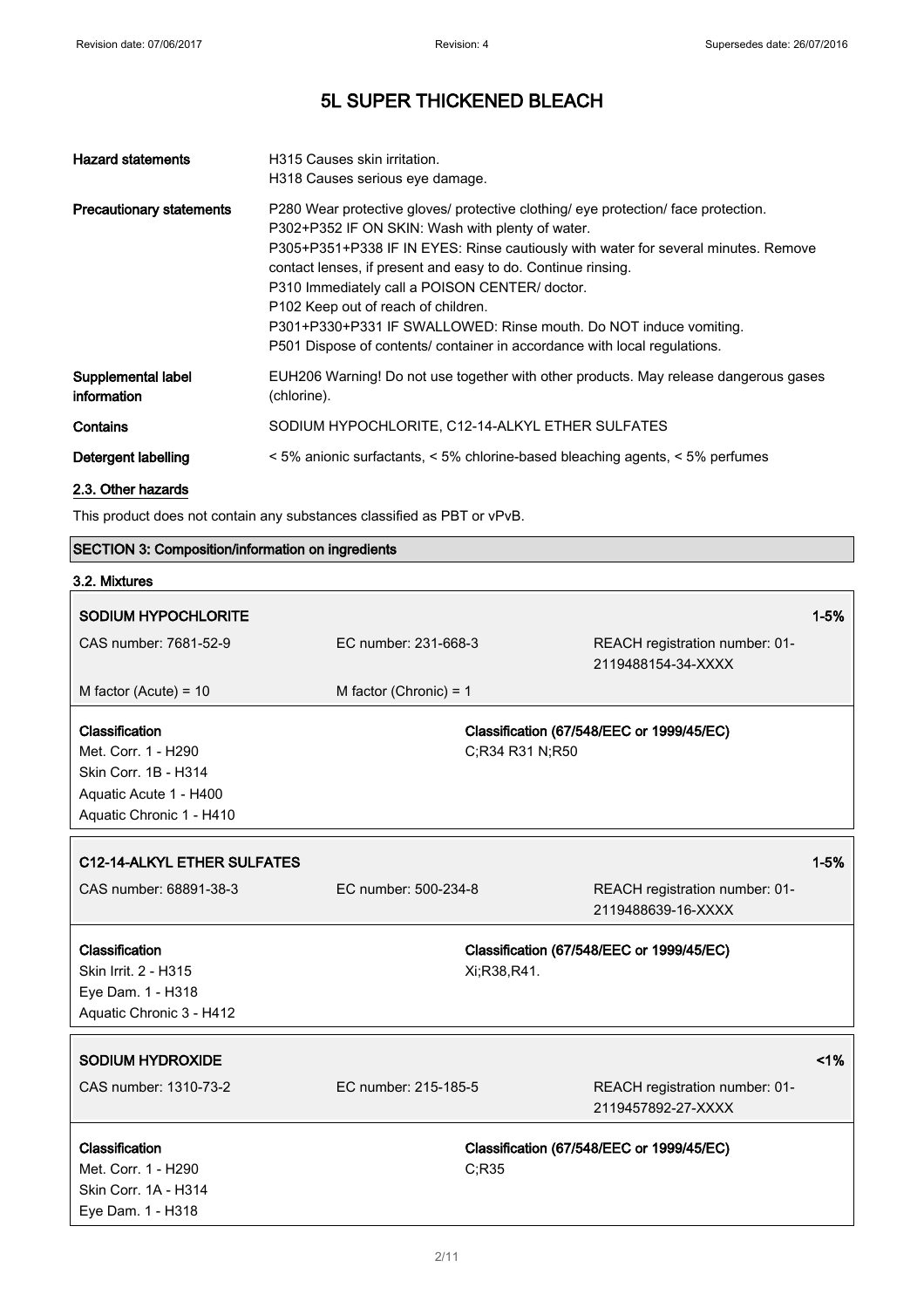The Full Text for all R-Phrases and Hazard Statements are Displayed in Section 16.

| <b>SECTION 4: First aid measures</b>                                     |                                                                                                                                                                                                                                                                   |  |
|--------------------------------------------------------------------------|-------------------------------------------------------------------------------------------------------------------------------------------------------------------------------------------------------------------------------------------------------------------|--|
|                                                                          |                                                                                                                                                                                                                                                                   |  |
| 4.1. Description of first aid measures                                   |                                                                                                                                                                                                                                                                   |  |
| Inhalation                                                               | Move affected person to fresh air at once. Get medical attention if any discomfort continues.<br>Rinse nose and mouth with water.                                                                                                                                 |  |
| Ingestion                                                                | Do not induce vomiting. Rinse mouth thoroughly with water. Give plenty of water to drink.<br>Keep affected person under observation. Get medical attention if any discomfort continues.<br>Show this Safety Data Sheet to the medical personnel.                  |  |
| <b>Skin contact</b>                                                      | Remove contaminated clothing. Get medical attention if irritation persists after washing. Rinse<br>immediately with plenty of water.                                                                                                                              |  |
| Eye contact                                                              | Remove any contact lenses and open eyelids wide apart. Continue to rinse for at least 15<br>minutes. Get medical attention if irritation persists after washing. Show this Safety Data Sheet<br>to the medical personnel. Rinse immediately with plenty of water. |  |
|                                                                          | 4.2. Most important symptoms and effects, both acute and delayed                                                                                                                                                                                                  |  |
| Inhalation                                                               | May cause respiratory system irritation.                                                                                                                                                                                                                          |  |
| Ingestion                                                                | Ingestion may cause severe irritation of the mouth, the oesophagus and the gastrointestinal<br>tract. May cause stomach pain or vomiting.                                                                                                                         |  |
| <b>Skin contact</b>                                                      | Prolonged or repeated contact with skin may cause irritation, redness and dermatitis.                                                                                                                                                                             |  |
| Eye contact                                                              | Symptoms following overexposure may include the following: Redness. Pain. Irritating to<br>eyes.                                                                                                                                                                  |  |
|                                                                          | 4.3. Indication of any immediate medical attention and special treatment needed                                                                                                                                                                                   |  |
| Notes for the doctor                                                     | No specific recommendations. If in doubt, get medical attention promptly.                                                                                                                                                                                         |  |
| <b>SECTION 5: Firefighting measures</b>                                  |                                                                                                                                                                                                                                                                   |  |
| 5.1. Extinguishing media                                                 |                                                                                                                                                                                                                                                                   |  |
| Suitable extinguishing media                                             | The product is not flammable. Use fire-extinguishing media suitable for the surrounding fire.<br>Foam, carbon dioxide or dry powder.                                                                                                                              |  |
| Unsuitable extinguishing<br>media                                        | Do not use water jet as an extinguisher, as this will spread the fire.                                                                                                                                                                                            |  |
| 5.2. Special hazards arising from the substance or mixture               |                                                                                                                                                                                                                                                                   |  |
| <b>Hazardous combustion</b><br>products                                  | Thermal decomposition or combustion products may include the following substances: Toxic<br>gases or vapours. Chlorine. Hydrogen chloride (HCl). Oxides of carbon.                                                                                                |  |
| 5.3. Advice for firefighters                                             |                                                                                                                                                                                                                                                                   |  |
| Protective actions during<br>firefighting                                | Control run-off water by containing and keeping it out of sewers and watercourses.                                                                                                                                                                                |  |
| Special protective equipment<br>for firefighters                         | Wear positive-pressure self-contained breathing apparatus (SCBA) and appropriate protective<br>clothing.                                                                                                                                                          |  |
| <b>SECTION 6: Accidental release measures</b>                            |                                                                                                                                                                                                                                                                   |  |
| 6.1. Personal precautions, protective equipment and emergency procedures |                                                                                                                                                                                                                                                                   |  |
| <b>Personal precautions</b>                                              | Avoid contact with skin, eyes and clothing. For personal protection, see Section 8.                                                                                                                                                                               |  |

## 6.2. Environmental precautions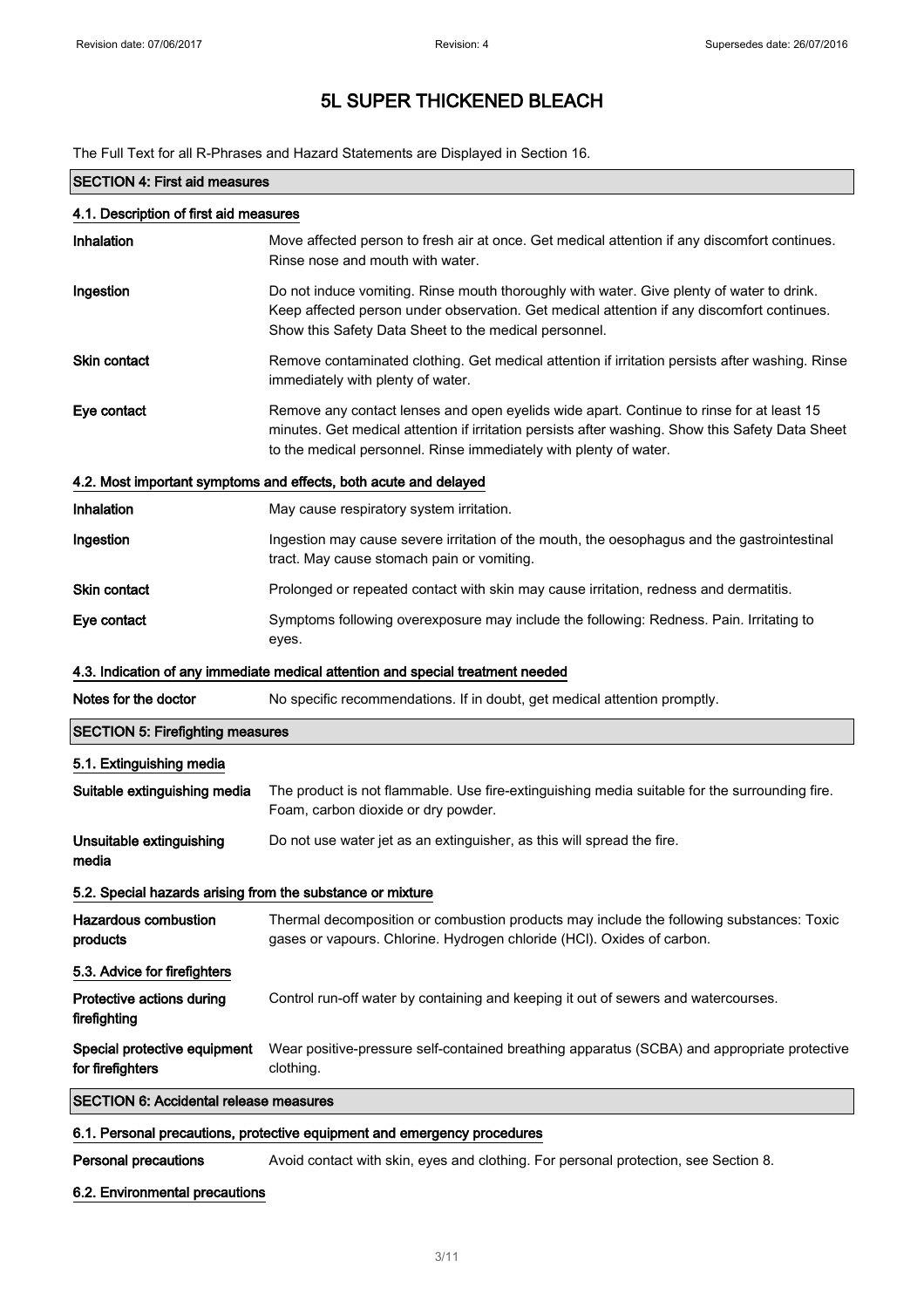Environmental precautions Collect and dispose of spillage as indicated in Section 13. Do not discharge into drains or watercourses or onto the ground.

### 6.3. Methods and material for containment and cleaning up

Methods for cleaning up Stop leak if safe to do so. Flush away spillage with plenty of water. Absorb spillage with noncombustible, absorbent material. Do not discharge into drains or watercourses or onto the ground. Absorb in vermiculite, dry sand or earth and place into containers. Do not use sawdust or other combustible material. Provide adequate ventilation. Flush contaminated area with plenty of water. Avoid the spillage or runoff entering drains, sewers or watercourses.

#### 6.4. Reference to other sections

Reference to other sections For personal protection, see Section 8. See Section 11 for additional information on health hazards. For waste disposal, see Section 13.

# SECTION 7: Handling and storage 7.1. Precautions for safe handling

| Usage precautions                                       | Wear protective clothing as described in Section 8 of this safety data sheet. Provide adequate<br>ventilation. Avoid contact with skin and eyes. Avoid inhalation of vapours and spray/mists.<br>Observe any occupational exposure limits for the product or ingredients. Do not mix with acid.              |
|---------------------------------------------------------|--------------------------------------------------------------------------------------------------------------------------------------------------------------------------------------------------------------------------------------------------------------------------------------------------------------|
| Advice on general<br>occupational hygiene               | Good personal hygiene procedures should be implemented. Do not eat, drink or smoke when<br>using this product. Provide eyewash station. Wash promptly with soap and water if skin<br>becomes contaminated. Wash contaminated clothing before reuse. Use appropriate skin<br>cream to prevent drying of skin. |
|                                                         | 7.2. Conditions for safe storage, including any incompatibilities                                                                                                                                                                                                                                            |
| Storage precautions                                     | Store in tightly-closed, original container in a dry, cool and well-ventilated place. Protect from<br>light. Store away from the following materials: Acids. Store at temperatures between 5°C and<br>25°C. Keep out of the reach of children.                                                               |
| 7.3. Specific end use(s)                                |                                                                                                                                                                                                                                                                                                              |
| Specific end use(s)                                     | The identified uses for this product are detailed in Section 1.2.                                                                                                                                                                                                                                            |
| <b>SECTION 8: Exposure Controls/personal protection</b> |                                                                                                                                                                                                                                                                                                              |
|                                                         |                                                                                                                                                                                                                                                                                                              |

### 8.1. Control parameters

### Occupational exposure limits

#### SODIUM HYPOCHLORITE

Short-term exposure limit (15-minute): WEL 0.5 ppm 1.5 mg/m<sup>3</sup>

#### SODIUM HYDROXIDE

Short-term exposure limit (15-minute): WEL 2 mg/m<sup>3</sup> WEL = Workplace Exposure Limit

## SODIUM HYPOCHLORITE (CAS: 7681-52-9)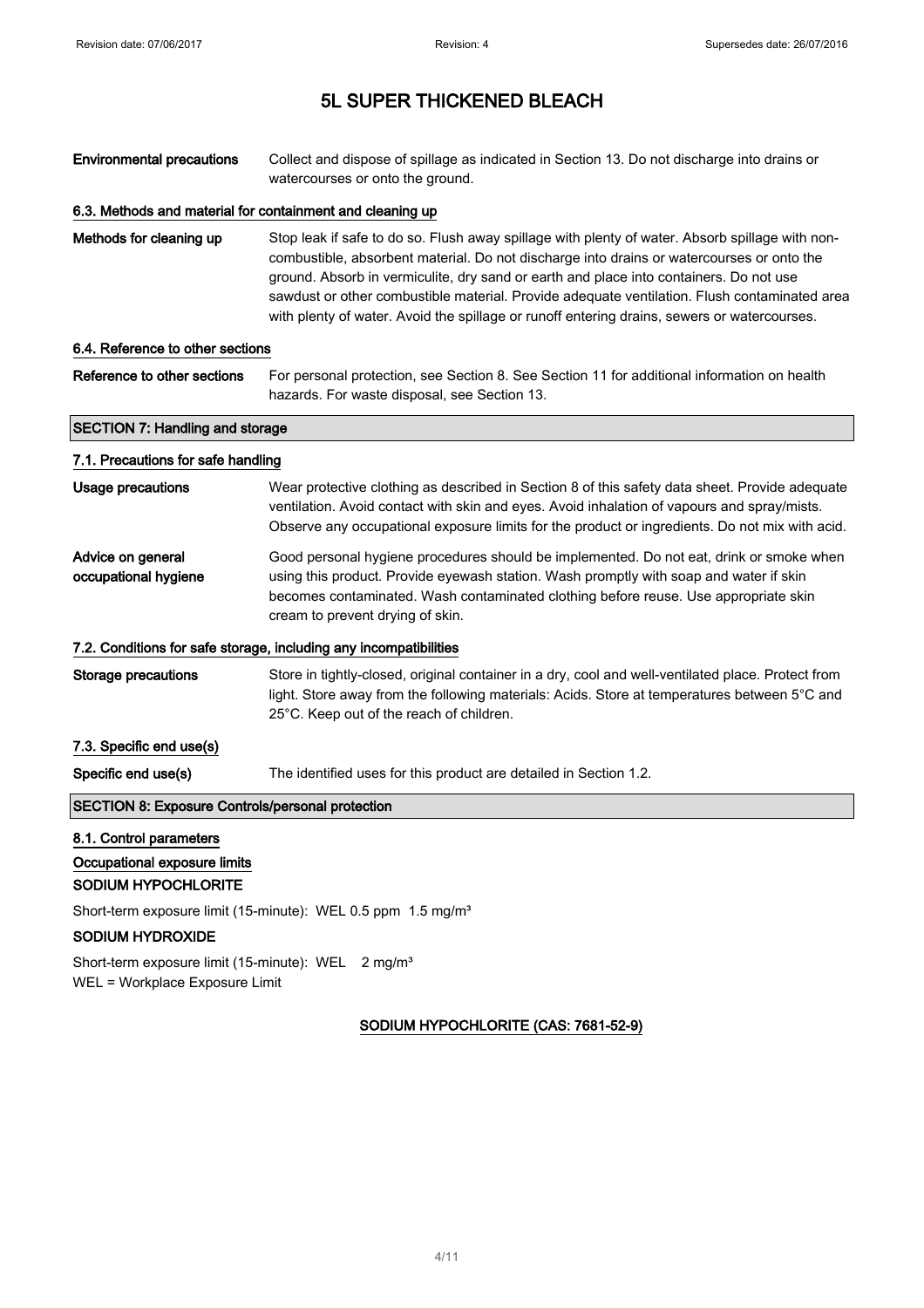# 5L SUPER THICKENED BLEACH

| <b>DNEL</b>                         | Industry - Inhalation; Long term local effects: 1.55 mg/m <sup>3</sup><br>Industry - Inhalation; Long term systemic effects: 1.55 mg/m <sup>3</sup><br>Industry - Inhalation; Short term local effects: 3.1 mg/m <sup>3</sup><br>Industry - Inhalation; Short term systemic effects: 3.1 mg/m <sup>3</sup><br>Consumer - Inhalation; Long term local effects: 1.55 mg/m <sup>3</sup><br>Consumer - Inhalation; Long term systemic effects: 1.55 mg/m <sup>3</sup><br>Consumer - Inhalation; Short term local effects: 3.1 mg/m <sup>3</sup><br>Consumer - Inhalation; Short term systemic effects: 3.1 mg/m <sup>3</sup><br>Consumer - Oral; Long term systemic effects: 0.26 mg/kg/day |
|-------------------------------------|-----------------------------------------------------------------------------------------------------------------------------------------------------------------------------------------------------------------------------------------------------------------------------------------------------------------------------------------------------------------------------------------------------------------------------------------------------------------------------------------------------------------------------------------------------------------------------------------------------------------------------------------------------------------------------------------|
| <b>PNEC</b>                         | - Fresh water; 0.00021 mg/l<br>- Marine water; 0.000042 mg/l<br>- Intermittent release; 0.00026 mg/l<br>$-$ STP; 4.69 mg/l<br>$\overline{\phantom{a}}$ ;<br>C12-14-ALKYL ETHER SULFATES (CAS: 68891-38-3)                                                                                                                                                                                                                                                                                                                                                                                                                                                                               |
| <b>DNEL</b>                         | Workers - Inhalation; Long term systemic effects: 175 mg/m <sup>3</sup><br>Workers - Dermal; Long term systemic effects: 2750 mg/kg/day<br>Consumer - Inhalation; Long term systemic effects: 52 mg/m <sup>3</sup><br>Consumer - Dermal; Long term systemic effects: 1650 mg/kg/day<br>Consumer - Oral; Long term systemic effects: 15 mg/kg/day                                                                                                                                                                                                                                                                                                                                        |
| <b>PNEC</b>                         | - Fresh water; 0.24 mg/l<br>- Marine water; 0.024 mg/l<br>- Intermittent release; 0.071 mg/l<br>- Sediment, Fresh water; 0.917 mg/kg<br>- Sediment, Marine water; 0.092 mg/kg<br>- Soil; 7.5 mg/kg<br>- STP; 10,000 mg/l                                                                                                                                                                                                                                                                                                                                                                                                                                                                |
|                                     | SODIUM HYDROXIDE (CAS: 1310-73-2)                                                                                                                                                                                                                                                                                                                                                                                                                                                                                                                                                                                                                                                       |
| <b>DNEL</b>                         | Industry - Inhalation; Long term local effects: 1.0 mg/m <sup>3</sup><br>Consumer - Inhalation; Long term local effects: 1.0 mg/m <sup>3</sup>                                                                                                                                                                                                                                                                                                                                                                                                                                                                                                                                          |
| 8.2. Exposure controls              |                                                                                                                                                                                                                                                                                                                                                                                                                                                                                                                                                                                                                                                                                         |
| Protective equipment                |                                                                                                                                                                                                                                                                                                                                                                                                                                                                                                                                                                                                                                                                                         |
| Appropriate engineering<br>controls | Provide adequate ventilation.                                                                                                                                                                                                                                                                                                                                                                                                                                                                                                                                                                                                                                                           |
| Eye/face protection                 | Eyewear complying with an approved standard should be worn if a risk assessment indicates<br>eye contact is possible. Unless the assessment indicates a higher degree of protection is<br>required, the following protection should be worn: Tight-fitting safety glasses. Personal<br>protective equipment for eye and face protection should comply with European Standard<br>EN166.                                                                                                                                                                                                                                                                                                  |
| Hand protection                     | Chemical-resistant, impervious gloves complying with an approved standard should be worn if<br>a risk assessment indicates skin contact is possible. It is recommended that gloves are made<br>of the following material: Polyvinyl chloride (PVC). Rubber (natural, latex). To protect hands<br>from chemicals, gloves should comply with European Standard EN374.                                                                                                                                                                                                                                                                                                                     |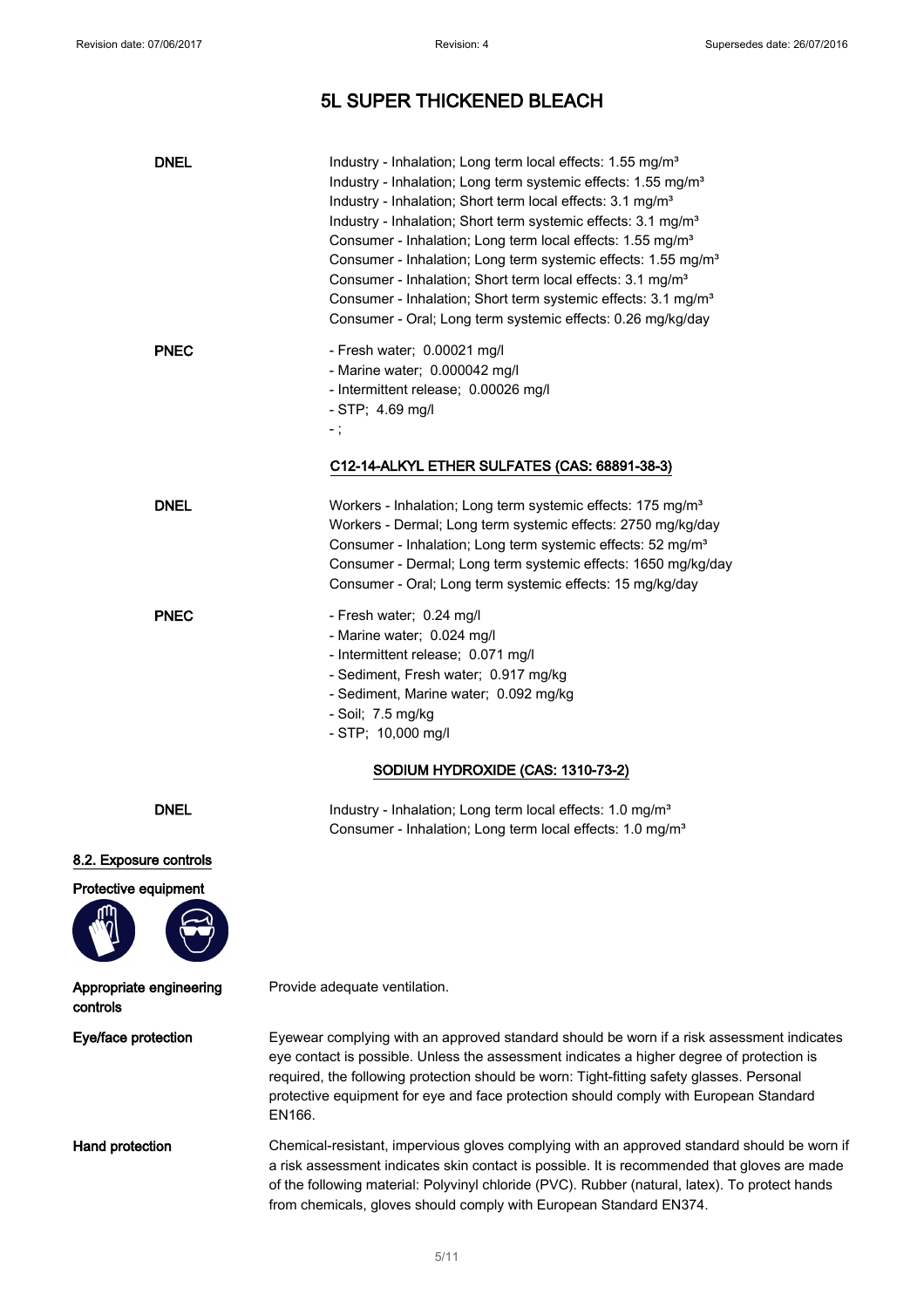| Other skin and body<br>protection         | Wear appropriate clothing to prevent repeated or prolonged skin contact. Use appropriate skin<br>cream to prevent drying of skin.                                                                                                                                    |
|-------------------------------------------|----------------------------------------------------------------------------------------------------------------------------------------------------------------------------------------------------------------------------------------------------------------------|
| Hygiene measures                          | When using do not eat, drink or smoke. Good personal hygiene procedures should be<br>implemented. Wash hands and any other contaminated areas of the body with soap and<br>water before leaving the work site. Use appropriate skin cream to prevent drying of skin. |
| Respiratory protection                    | Respiratory protection not required.                                                                                                                                                                                                                                 |
| <b>Environmental exposure</b><br>controls | Avoid releasing into the environment.                                                                                                                                                                                                                                |

## SECTION 9: Physical and Chemical Properties

| 9.1. Information on basic physical and chemical properties |                                                                                                                                                                                                          |
|------------------------------------------------------------|----------------------------------------------------------------------------------------------------------------------------------------------------------------------------------------------------------|
| Appearance                                                 | Viscous liquid.                                                                                                                                                                                          |
| Colour                                                     | Colourless to pale yellow.                                                                                                                                                                               |
| Odour                                                      | Chlorine.                                                                                                                                                                                                |
| <b>Odour threshold</b>                                     | Not applicable.                                                                                                                                                                                          |
| рH                                                         | pH (concentrated solution): >11                                                                                                                                                                          |
| <b>Relative density</b>                                    | 1.070 typically $@$ 20 $°C$                                                                                                                                                                              |
| Solubility(ies)                                            | Soluble in water.                                                                                                                                                                                        |
| <b>Explosive under the influence</b><br>of a flame         | Not considered to be explosive.                                                                                                                                                                          |
| Comments                                                   | Information given is applicable to the product as supplied.                                                                                                                                              |
| 9.2. Other information                                     |                                                                                                                                                                                                          |
| Other information                                          | Not relevant.                                                                                                                                                                                            |
| SECTION 10: Stability and reactivity                       |                                                                                                                                                                                                          |
| 10.1. Reactivity                                           |                                                                                                                                                                                                          |
| Reactivity                                                 | The reactivity data for this product will be typical of those for the following class of materials:<br>Acids. Alkalis. Oxidising materials.                                                              |
| 10.2. Chemical stability                                   |                                                                                                                                                                                                          |
| Stability                                                  | Decomposes over time. Factors that increase the rate of decomposition: increase in<br>temperature, certain metallic impurities, high initial concentration, fall in pH below 11and<br>exposure to light. |
| 10.3. Possibility of hazardous reactions                   |                                                                                                                                                                                                          |
| Possibility of hazardous<br>reactions                      | Generates toxic gas in contact with acid. Chlorine.                                                                                                                                                      |
| 10.4. Conditions to avoid                                  |                                                                                                                                                                                                          |
| Conditions to avoid                                        | Avoid exposure to high temperatures or direct sunlight.                                                                                                                                                  |
| 10.5. Incompatible materials                               |                                                                                                                                                                                                          |
| Materials to avoid                                         | Acids. Ammonia. Organic compounds. Some metals. Nickel. Iron. Copper.                                                                                                                                    |
| 10.6. Hazardous decomposition products                     |                                                                                                                                                                                                          |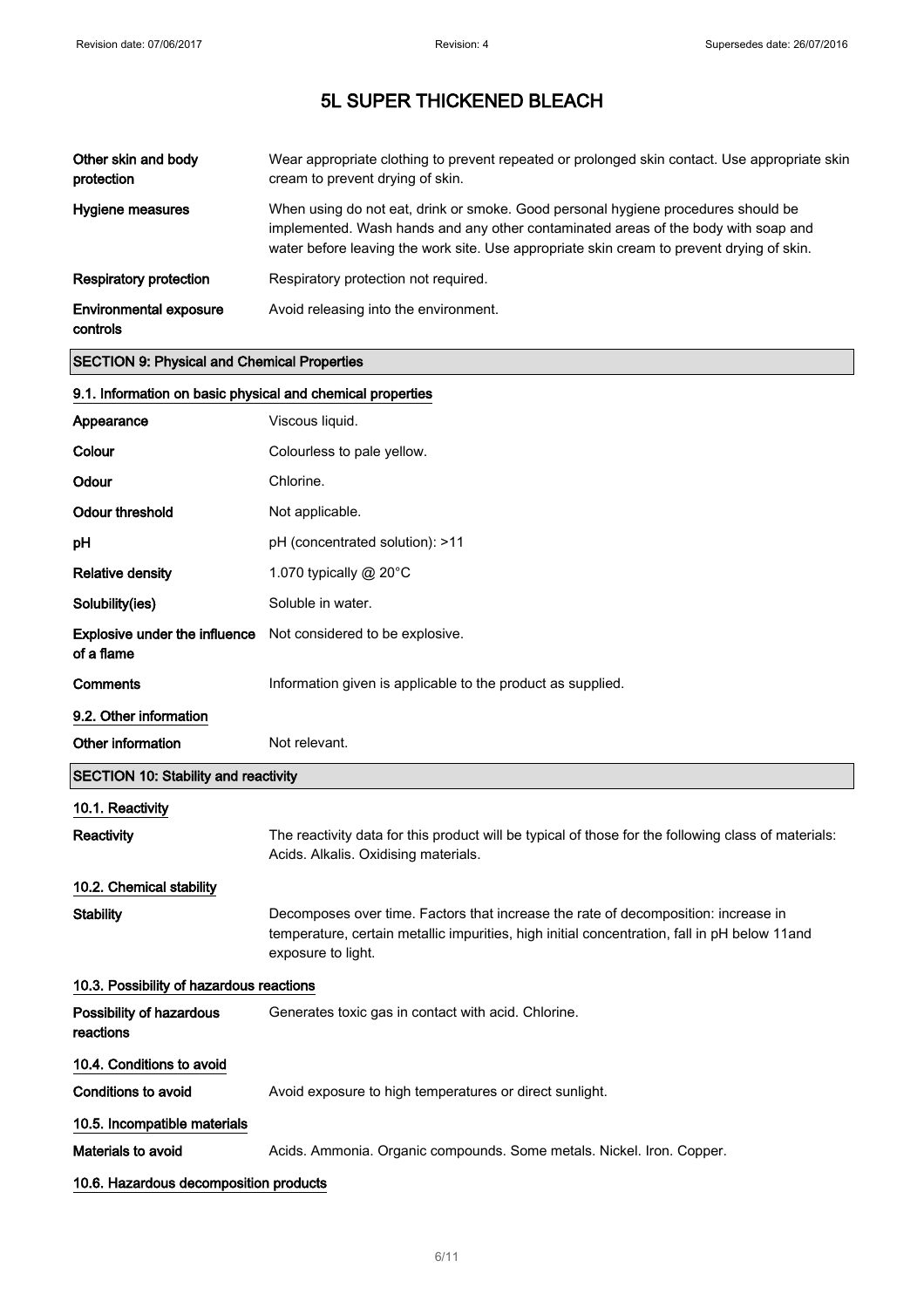Hazardous decomposition products Chlorine. Hydrogen chloride (HCl). Oxides of the following substances: Chlorine.

| <b>SECTION 11: Toxicological information</b>           |                                                                                                                                                                                                                                                                                                                   |  |
|--------------------------------------------------------|-------------------------------------------------------------------------------------------------------------------------------------------------------------------------------------------------------------------------------------------------------------------------------------------------------------------|--|
| 11.1. Information on toxicological effects             |                                                                                                                                                                                                                                                                                                                   |  |
| <b>Toxicological effects</b>                           | Data for sodium hypochlorite solution 15% shows low acute oral toxicity: LC50(rat, oral) 1100<br>mg/kg (as available chlorine). Low acute inhalation toxicity. LC50 (rat, 1hr) >10500mg/m3 (as<br>available chlorine). Very low acute dermal toxicity. LC50 (rat, dermal) >2000 mg/kg (as<br>available chlorine). |  |
| Other health effects                                   | Does not contain any substances known to be carcinogenic.                                                                                                                                                                                                                                                         |  |
| <b>Skin sensitisation</b><br><b>Skin sensitisation</b> | Not sensitising.                                                                                                                                                                                                                                                                                                  |  |
| General information                                    | This product has low toxicity.                                                                                                                                                                                                                                                                                    |  |
| Ingestion                                              | May cause irritation. Symptoms following overexposure may include the following: Stomach<br>pain. Nausea, vomiting. Diarrhoea.                                                                                                                                                                                    |  |
| Skin contact                                           | Skin irritation should not occur when used as recommended. Prolonged or repeated exposure<br>may cause the following adverse effects: Dryness and/or cracking.                                                                                                                                                    |  |
| Eye contact                                            | May cause temporary eye irritation.                                                                                                                                                                                                                                                                               |  |

Toxicological information on ingredients.

## SODIUM HYPOCHLORITE

| Acute toxicity - oral                                     |                                 |
|-----------------------------------------------------------|---------------------------------|
| Acute toxicity oral (LD <sub>50</sub><br>mg/kg)           | 2,900.0                         |
| <b>Species</b>                                            | Mouse                           |
| ATE oral (mg/kg)                                          | 2,900.0                         |
| Acute toxicity - dermal                                   |                                 |
| Acute toxicity dermal (LD <sub>50</sub> 2,001.0<br>mg/kg) |                                 |
| <b>Species</b>                                            | Rabbit                          |
| ATE dermal (mg/kg)                                        | 2,001.0                         |
| Skin corrosion/irritation                                 |                                 |
| Animal data                                               | Corrosive to skin.              |
| Serious eye damage/irritation                             |                                 |
| Serious eye<br>damage/irritation                          | Corrosivity to eyes is assumed. |
| <b>Respiratory sensitisation</b>                          |                                 |
| Respiratory sensitisation                                 | Not sensitising.                |
| <b>Skin sensitisation</b>                                 |                                 |
| <b>Skin sensitisation</b>                                 | Not sensitising.                |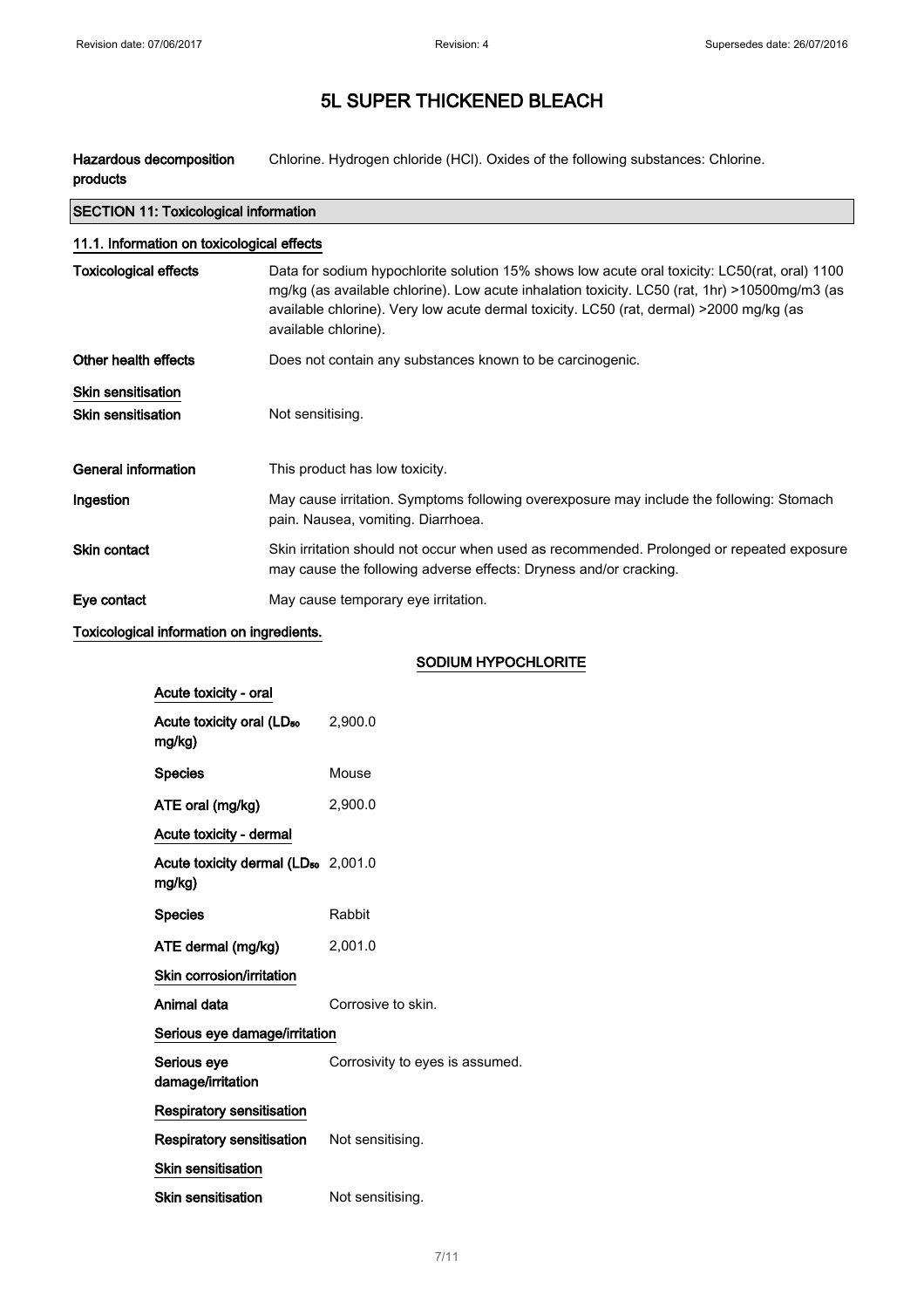### **Carcinogenicity**

Carcinogenicity Based on available data the classification criteria are not met.

### SECTION 12: Ecological Information

## Ecotoxicity Not regarded as dangerous for the environment. The product is classified using the test data for the AISE model bleach product. Ref: International Association for Soaps, Detergents and Maintenance Products publication "Environmental classification of sodium hypochlorite containing bleach products". The product may affect the acidity (pH) of water which may have hazardous effects on aquatic organisms. 12.1. Toxicity

| <b>Toxicity</b>                           | Not considered toxic to fish.                                                                                                  |
|-------------------------------------------|--------------------------------------------------------------------------------------------------------------------------------|
| Acute toxicity - aguatic<br>invertebrates | Reference: AISE report "Environmental classification of sodium hypochlorite containing bleach<br>products.", 9 September 2009. |
|                                           | EC <sub>50</sub> , 48 hours: > 1 mg/l mg/l, Daphnia magna                                                                      |

#### Ecological information on ingredients.

#### SODIUM HYPOCHLORITE

| Acute aquatic toxicity                    |                                                           |
|-------------------------------------------|-----------------------------------------------------------|
| $LE(C)$ <sub>50</sub>                     | $0.01 < L(E)C50 \le 0.1$                                  |
| M factor (Acute)                          | 10                                                        |
| Acute toxicity - fish                     | EC <sub>50</sub> , 96 hours: 0.01-0.1 mg/l,               |
| Acute toxicity - aquatic<br>invertebrates | EC <sub>50</sub> , 48 hours: 0.01-0.1 mg/l, Daphnia magna |
| Acute toxicity -<br>microorganisms        | LOEC,: 0.375 mg/l, Activated sludge                       |
| Chronic aquatic toxicity                  |                                                           |
| <b>NOEC</b>                               | $0.001 < NOEC \leq 0.01$                                  |
| Degradability                             | Rapidly degradable                                        |
| M factor (Chronic)                        | 1                                                         |

### 12.2. Persistence and degradability

Persistence and degradability The product contains inorganic substances which are not biodegradable. May accumulate in soil and sediment. Substantially removed in biological treatment processes. The surfactant(s) contained in this product complies(comply) with the biodegradability criteria as laid down in Regulation (EC) No. 648/2004 on detergents. Data to support this assertion are held at the disposal of the competent authorities of the Member States and will be made available to them at their direct request, or at the request of a detergent manufacturer.

Ecological information on ingredients.

### SODIUM HYPOCHLORITE

| <b>Biodegradation</b> | The methods for determining the biological degradability are not |
|-----------------------|------------------------------------------------------------------|
|                       | applicable to inorganic substances.                              |

12.3. Bioaccumulative potential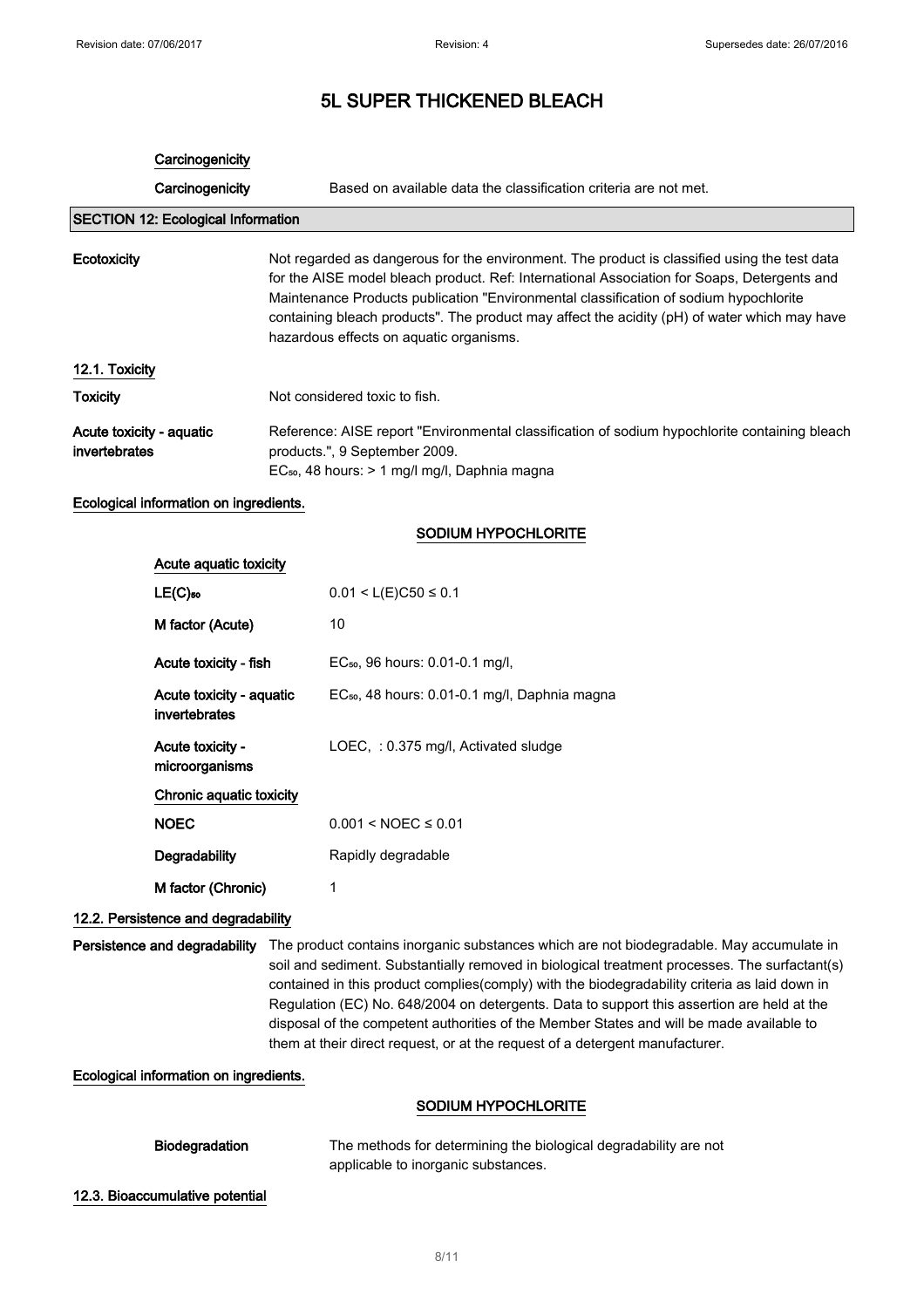Bioaccumulative potential No data available on bioaccumulation.

## Ecological information on ingredients.

## SODIUM HYPOCHLORITE

|                                                                          | Bioaccumulative potential Low potential for bioaccumulation.                                                          |  |  |
|--------------------------------------------------------------------------|-----------------------------------------------------------------------------------------------------------------------|--|--|
| 12.4. Mobility in soil                                                   |                                                                                                                       |  |  |
| <b>Mobility</b>                                                          | The product is water-soluble and may spread in water systems.                                                         |  |  |
|                                                                          |                                                                                                                       |  |  |
| 12.5. Results of PBT and vPvB assessment                                 |                                                                                                                       |  |  |
| Results of PBT and vPvB<br>assessment                                    | This product does not contain any substances classified as PBT or vPvB.                                               |  |  |
| 12.6. Other adverse effects                                              |                                                                                                                       |  |  |
| Other adverse effects                                                    | There is evidence that sodium hypochlorite inhibits the aerobic treatment process at a<br>concentration of 0.05 mg/l. |  |  |
| <b>SECTION 13: Disposal considerations</b>                               |                                                                                                                       |  |  |
| 13.1. Waste treatment methods                                            |                                                                                                                       |  |  |
| <b>General information</b>                                               | When handling waste, the safety precautions applying to handling of the product should be<br>considered.              |  |  |
| <b>Disposal methods</b>                                                  | Dispose of waste product or used containers in accordance with local regulations                                      |  |  |
| <b>SECTION 14: Transport information</b>                                 |                                                                                                                       |  |  |
| General                                                                  | The product is not covered by international regulations on the transport of dangerous goods<br>(IMDG, IATA, ADR/RID). |  |  |
| 14.1. UN number                                                          |                                                                                                                       |  |  |
| Not applicable.                                                          |                                                                                                                       |  |  |
| 14.2. UN proper shipping name                                            |                                                                                                                       |  |  |
| Not applicable.                                                          |                                                                                                                       |  |  |
| 14.3. Transport hazard class(es)                                         |                                                                                                                       |  |  |
| No transport warning sign required.                                      |                                                                                                                       |  |  |
| 14.4. Packing group                                                      |                                                                                                                       |  |  |
| Not applicable.                                                          |                                                                                                                       |  |  |
| 14.5. Environmental hazards                                              |                                                                                                                       |  |  |
| Environmentally hazardous substance/marine pollutant<br>No.              |                                                                                                                       |  |  |
| 14.6. Special precautions for user                                       |                                                                                                                       |  |  |
| Not applicable.                                                          |                                                                                                                       |  |  |
| 14.7. Transport in bulk according to Annex II of MARPOL and the IBC Code |                                                                                                                       |  |  |
|                                                                          | Transport in bulk according to Not applicable.                                                                        |  |  |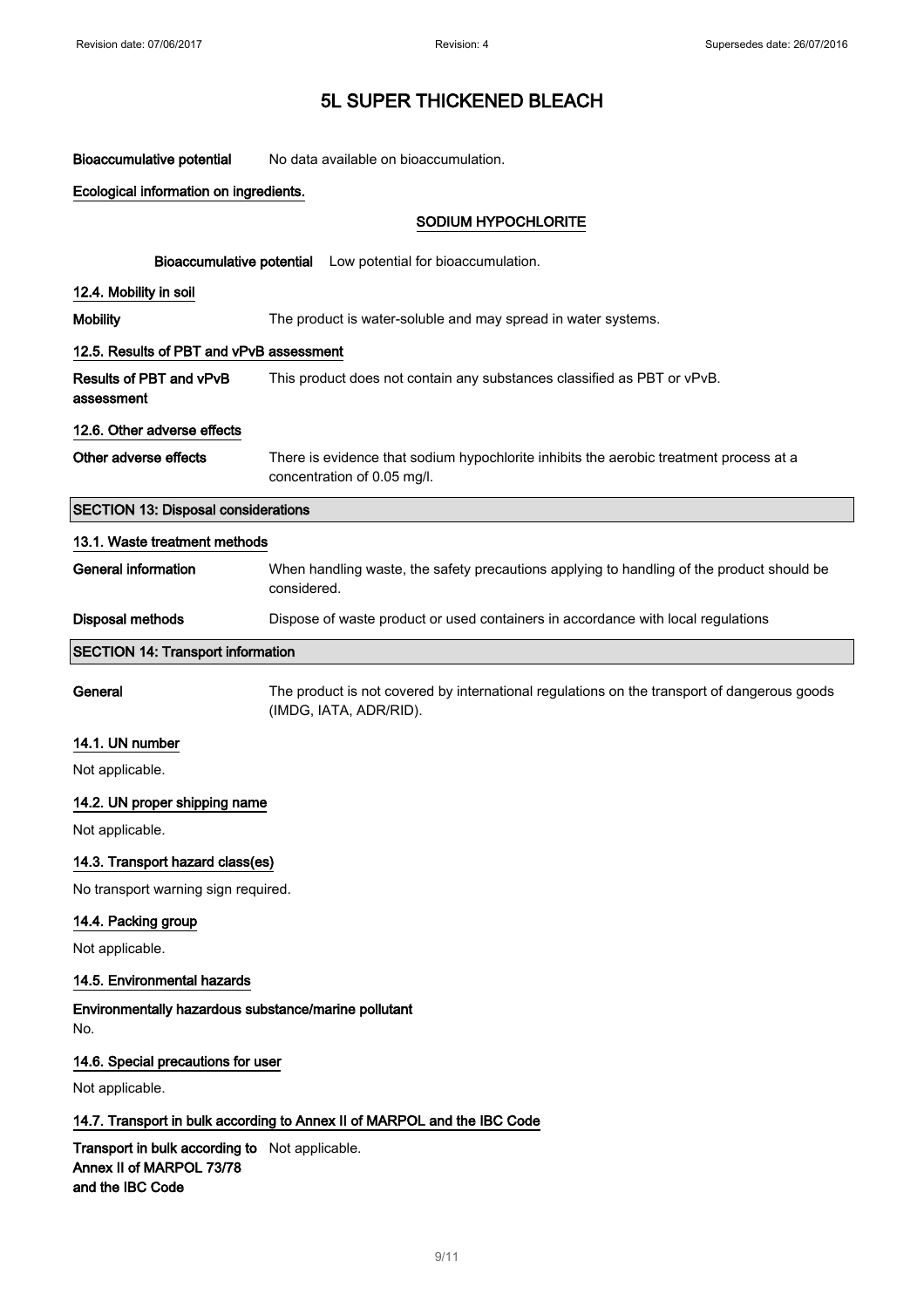### SECTION 15: Regulatory information

| <b>National regulations</b> | The Control of Substances Hazardous to Health Regulations 2002 (SI 2002 No. 2677) (as                |
|-----------------------------|------------------------------------------------------------------------------------------------------|
|                             | amended).                                                                                            |
|                             | The Chemicals (Hazard Information and Packaging for Supply) Regulations 2009 (SI 2009                |
|                             | No. 716).                                                                                            |
|                             | EH40/2005 Workplace exposure limits.                                                                 |
| <b>EU</b> legislation       | Commission Decision 2000/532/EC as amended by Decision 2001/118/EC establishing a list               |
|                             | of wastes and hazardous waste pursuant to Council Directive 75/442/EEC on waste and                  |
|                             | Directive 91/689/EEC on hazardous waste with amendments.                                             |
|                             | Regulation (EC) No 648/2004 of the European Parliament and of the Council of 31 March                |
|                             | 2004 on detergents (as amended).                                                                     |
|                             | Regulation (EC) No 1907/2006 of the European Parliament and of the Council of 18                     |
|                             | December 2006 concerning the Registration, Evaluation, Authorisation and Restriction of              |
|                             | Chemicals (REACH) (as amended).                                                                      |
|                             | Regulation (EC) No 1272/2008 of the European Parliament and of the Council of 16                     |
|                             | December 2008 on classification, labelling and packaging of substances and mixtures (as<br>amended). |
|                             | Commission Regulation (EU) No 453/2010 of 20 May 2010.                                               |
|                             | Commission Regulation (EU) No 2015/830 of 28 May 2015.                                               |
| Guidance                    | <b>COSHH Essentials.</b>                                                                             |
|                             | ECHA Guidance on the Application of the CLP Criteria.                                                |
|                             | ECHA Guidance on the compilation of safety data sheets.                                              |

### 15.2. Chemical safety assessment

A chemical safety assessment has been carried out. Sodium hypochlorite. and Sodium hydroxide.

### SECTION 16: Other information

| Abbreviations and acronyms<br>used in the safety data sheet | PBT: Persistent. Bioaccumulative and Toxic substance.<br>vPvB: Very Persistent and Very Bioaccumulative.<br>MARPOL 73/78: International Convention for the Prevention of Pollution From Ships, 1973 as<br>modified by the Protocol of 1978.<br>PNEC: Predicted No Effect Concentration.<br>DNEL: Derived No Effect Level. |
|-------------------------------------------------------------|---------------------------------------------------------------------------------------------------------------------------------------------------------------------------------------------------------------------------------------------------------------------------------------------------------------------------|
| <b>Revision comments</b>                                    | NOTE: Lines within the margin indicate significant changes from the previous revision. New<br>revision number applied to comply with Commission Regulation (EU) No 2015/830 Of 28 May<br>2015'                                                                                                                            |
| <b>Revision date</b>                                        | 07/06/2017                                                                                                                                                                                                                                                                                                                |
| <b>Revision</b>                                             | 4                                                                                                                                                                                                                                                                                                                         |
| Supersedes date                                             | 26/07/2016                                                                                                                                                                                                                                                                                                                |
| <b>SDS number</b>                                           | 20619                                                                                                                                                                                                                                                                                                                     |
| Risk phrases in full                                        | R31 Contact with acids liberates toxic gas.<br>R <sub>34</sub> Causes burns.<br>R35 Causes severe burns.<br>R36 Irritating to eyes.<br>R38 Irritating to skin.<br>R41 Risk of serious damage to eyes.<br>R50 Very toxic to aquatic organisms.                                                                             |